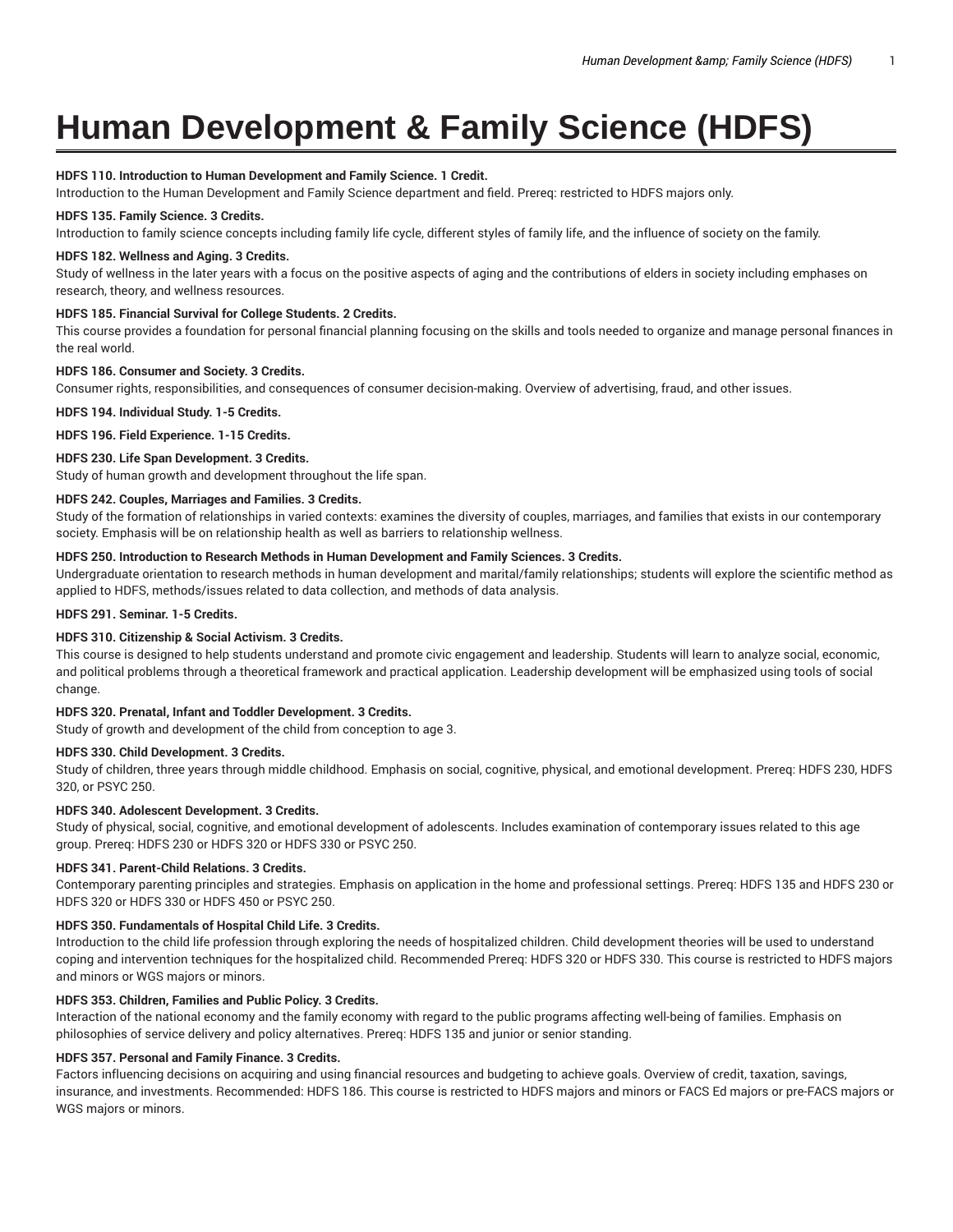# **HDFS 360. Adult Development and Aging. 3 Credits.**

Study of development during adulthood and later life. Emphasis on perceptual-motor and cognitive functioning, personality, adjustment, social, familial, and cultural aspects of adulthood.

**HDFS 394. Individual Study. 1-5 Credits.**

#### **HDFS 424. Observation and Assessment of Children. 3 Credits.**

Overview of observation/assessment of children for research and practice application. Prereq: HDFS 320, 330. {Also offered for graduate credit - see HDFS 624.}.

#### **HDFS 430. Topics in Cognitive Development. 3 Credits.**

Understanding the fundamentals of cognitive development in children, adolescents and/or adults. Topics vary each time the course is offered and may include cognition, perception, concepts, reasoning, memory, and language. May be repeated for credit with change in subtopic. Prereq: HDFS 250 or PSYC 350 or SOC 340 and junior or senior standing. {Also offered for graduate credit - see HDFS 630.}.

# **HDFS 435. Topics in Socioemotional Development. 3 Credits.**

Understanding the fundamentals of socio-emotional development in children, adolescents and/or adults. Topics vary each time the course is offered and may include temperament, peer relations, moral development, emotional development, gender development, or development of self-concept. May be repeated for credit with change in subtopic. Prereq: HDFS 250 or PSYC 350 or SOC 340 and junior or senior standing.{Also offered for graduate credit - see HDFS 635.}.

#### **HDFS 445. Topics in Family Science. 3 Credits.**

Advanced study of specific topic areas in Family Science. Topics vary each time the course is offered and may include mate selection, divorce, stepfamilies, poverty, etc. May be repeated for credit with change in subtopic. Prereq: HDFS 135, HDFS 242, HDFS 250 and students must be a major with junior or senior standing in HDFS, WGS or FACS.

#### **HDFS 448. Issues In Sexuality. 3 Credits.**

Study of personal, interpersonal, and societal meanings of human sexuality. Decision making relevant to sexual behavior. Prereq: junior or senior standing.

#### **HDFS 462. Methods of Family Life Education. 3 Credits.**

Introduces students to the study of various family issues including crisis, stress, diversity and change and the role of family life education as a method of preventing or mediating family distress. Prereq: HDFS 135, HDFS 242, junior or senior standing, HDFS majors or minors, WGS majors or minors, FACS majors or pre-FACS majors only. Recommended: HDFS 341. {Also offered for graduate credit - see HDFS 662.}.

#### **HDFS 468. Families and Work. 3 Credits.**

Issues, opportunities and problems related to the interface of work and family. Topics include household division of labor, trends in the labor market, and work-family policy. Prereq: Junior or Senior standing. {Also offered for graduate credit - see HDFS 668.}.

#### **HDFS 475. Children and Families Across Cultures. 3 Credits.**

Study of developmental and family issues as viewed from a cross-cultural diversity perspective. {Also offered for graduate credit - see HDFS 675.}.

#### **HDFS 477. Financial Counseling. 3 Credits.**

Advanced analysis of family financial issues. Evaluation of alternative financial programs. Prereq: HDFS 357. {Also offered for graduate credit - see HDFS 677.}.

#### **HDFS 478. Financial and Consumer Issues of Aging. 3 Credits.**

Integration of economic and consumer problems of the elderly including income trends in retirement and health care. Recommended Prereq: 6 credits social science. This course is restricted to HDFS majors and minors or WGS majors or minors. {Also offered for graduate credit - see HDFS 678.}.

#### **HDFS 480. Community Resources of Later Life. 3 Credits.**

This course will expose students to the various policies and programs focused on providing services to older adults. Additionally, this course will emphasize the theoretical knowledge that underscores an understanding of the social and psychological dynamics of help seeking behavior in later life. Prereq: HDFS 230 or HDFS 360.

#### **HDFS 482. Family Dynamics of Aging. 3 Credits.**

Examination of issues related to family life in the later years from the perspectives of aging individuals and their families. Prereq: HDFS 135 or HDFS 230 or HDFS 360 or PSYC 250 or PSYC 471. {Also offered for graduate credit - see HDFS 682.}.

## **HDFS 483. Developmentally Appropriate Practices from Birth Through Adolescence. 3 Credits.**

This course will provide guidance in planning, implementing, and evaluating developmentally appropriate activities and programming from birth through adolescence including infancy, preschool-age, childhood, and adolescence A strong emphasis on careers from birth through adolescence in child development and family science will be incorporated into this course. Recommended Prereq: HDFS 320, 330, 450.

# **HDFS 484. Developmentally Appropriate Practices Across the Adult Lifespan. 3 Credits.**

This course will provide guidance in planning, implementing, and evaluating developmentally appropriate activities and programming across the adult lifespan from emerging to later adulthood. A strong emphasis on family science careers working with adults, their families, and connecting the generations will be incorporated into this course. Prereq: HDFS 360.

### **HDFS 487. Practicum in Child Development Programs. 1-8 Credits.**

Supervised on- or off-campus experience in early childhood settings. Application of theoretical and practical knowledge as a professional. Recommended Prereq: Grade of C or better in HDFS 330, HDFS 341, HDFS 371, HDFS 381, first aid and infant/toddler CPR certification.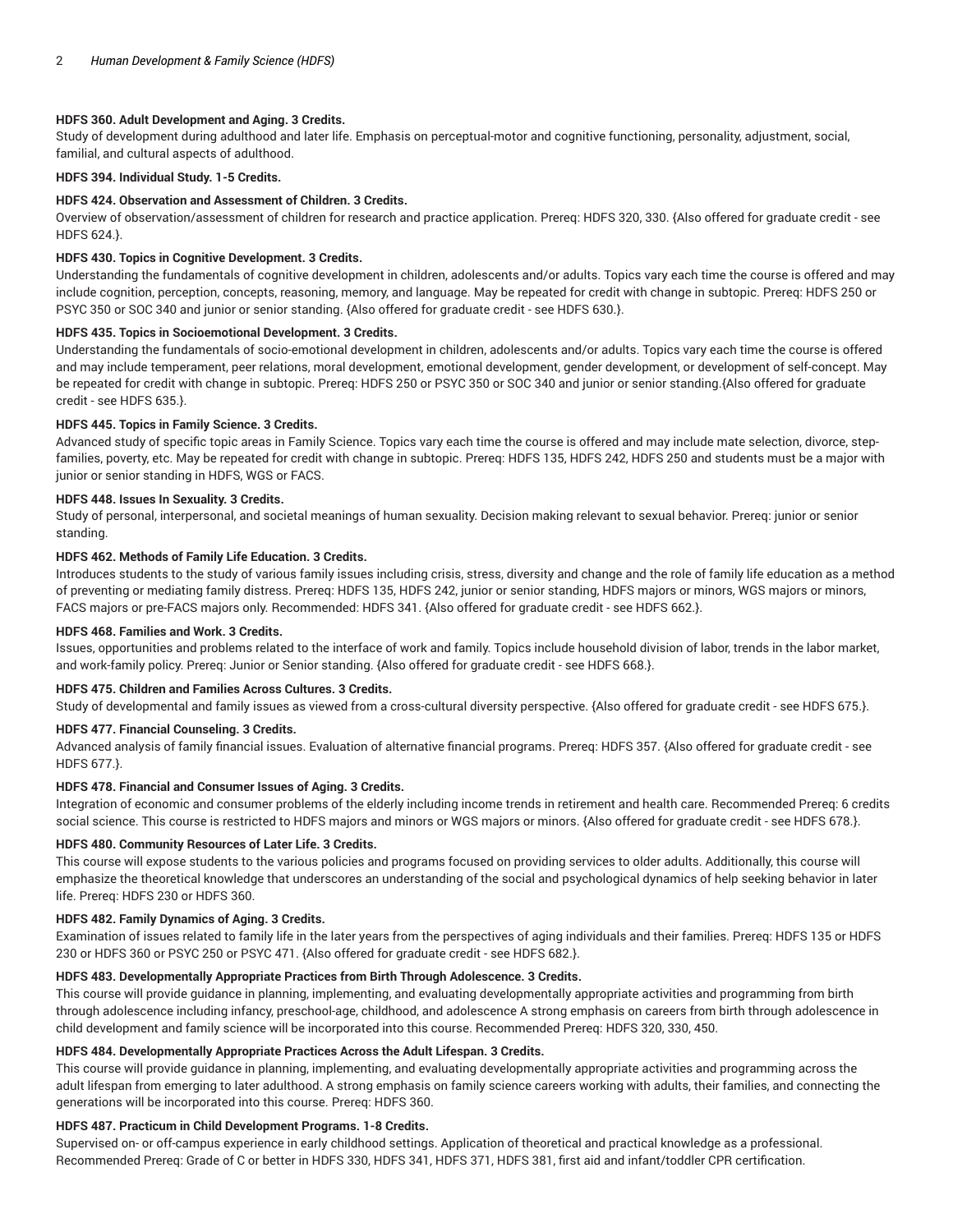# **HDFS 491. Seminar. 1-5 Credits.**

**HDFS 494. Individual Study. 1-5 Credits.**

**HDFS 496. Field Experience. 1-15 Credits.**

**HDFS 499. Special Topics. 1-5 Credits.**

#### **HDFS 624. Observation and Assessment of Children. 3 Credits.**

Overview of observation/assessment of children for research and practice application. {Also offered for undergraduate credit - see HDFS 424.}.

#### **HDFS 630. Topics in Cognitive Development. 3 Credits.**

Understanding the fundamentals of cognitive development In children and adolescents. Topics vary each time the course is offered and may include cognition, perception, concepts, reasoning, memory, and language. May be repeated for credit with change in subtopic. {Also offered for undergraduate credit - see HDFS 430.}.

# **HDFS 635. Topics in Socioemotional Development. 3 Credits.**

Understanding the fundamentals of socio-emotional development in children and adolescents. Topics vary each time the course is offered and may include temperament, peer relations, moral development, emotional development, gender development, or development of self-concept. May be repeated for credit with change in subtopic. {Also offered for undergraduate credit - see HDFS 435.}.

#### **HDFS 648. Issues In Sexuality. 3 Credits.**

Study of personal, interpersonal, and societal meanings of human sexuality. Decision making relevant to sexual behavior. Prereq: 6 credits social science. {Also offered for undergraduate credit - see HDFS 448.}.

# **HDFS 675. Children and Families Across Cultures. 3 Credits.**

Study of developmental and family issues as viewed from a cross-cultural diversity perspective. {Also offered for undergraduate credit - see HDFS 475.}.

#### **HDFS 677. Financial Counseling. 3 Credits.**

Advanced analysis of family financial issues. Evaluation of alternative financial programs. {Also offered for undergraduate credit - see HDFS 477.}.

# **HDFS 678. Financial and Consumer Issues of Aging. 3 Credits.**

Integration of economic and consumer problems of the elderly including income trends in retirement and health care. Prereq: 6 credits social science. {Also offered for undergraduate credit - see HDFS 478.}.

# **HDFS 681. Gender and Aging. 3 Credits.**

Study of theory, research, and application of issues related to women and the aging experience. {Also offered for undergraduate credit - see HDFS 481.}.

#### **HDFS 682. Family Dynamics of Aging. 3 Credits.**

Examination of issues related to family life in the later years from the perspectives of the elderly and the family. Prereq: 6 credits social science. {Also offered for undergraduate credit - see HDFS 482.}.

#### **HDFS 696. Special Topics. 1-5 Credits.**

# **HDFS 703. Research Methods in Human Development and Family Science. 3 Credits.**

Introduction to research methods in child development and marital and family relationships. Includes instrument selection/construction, data collection, interpretation of results, and proposal writing. Emphasis on the unique methodological features associated with the field.

#### **HDFS 705. Quantitative Methods in Developmental Science. 4 Credits.**

This course is an introduction to research methods and quantitative analyses commonly used in developmental science. Special emphasis will be placed on the unique methodological features associated with the field. Prereq: Graduate standing in HDFS or Developmental Science.

#### **HDFS 710. Foundations of Youth Development. 1 Credit.**

This course will examine the fundamentals of youth development and the youth development profession. Through this introduction to the field, students will explore the ethical, professional, and historical elements of youth development as it has evolved toward professionalization.

#### **HDFS 711. Youth Development. 3 Credits.**

An introduction to theory and research in positive youth development. The course emphasizes how the developmental tasks of this life stage are influenced by (and influence) family and home, school, peers, and other contextual forces. The course will help students recognize and become familiar with the major issues and transitions of adolescents.

# **HDFS 712. Community Youth Development. 3 Credits.**

Focuses upon community youth development from a strength-based approach. This approach is a holistic and dynamic understanding of youth and communities encompassing both individual development (i.e. positive youth development) and adolescents' interrelationships with their environments. Emphasis is placed upon research, theory, and practice.

# **HDFS 713. Adolescents and Their Families. 3 Credits.**

This course explores adolescent development in the context of the family. The bi-directional influences between adolescents and their families will be examined. Implications for professionals working with youth and families will be explored and highlighted.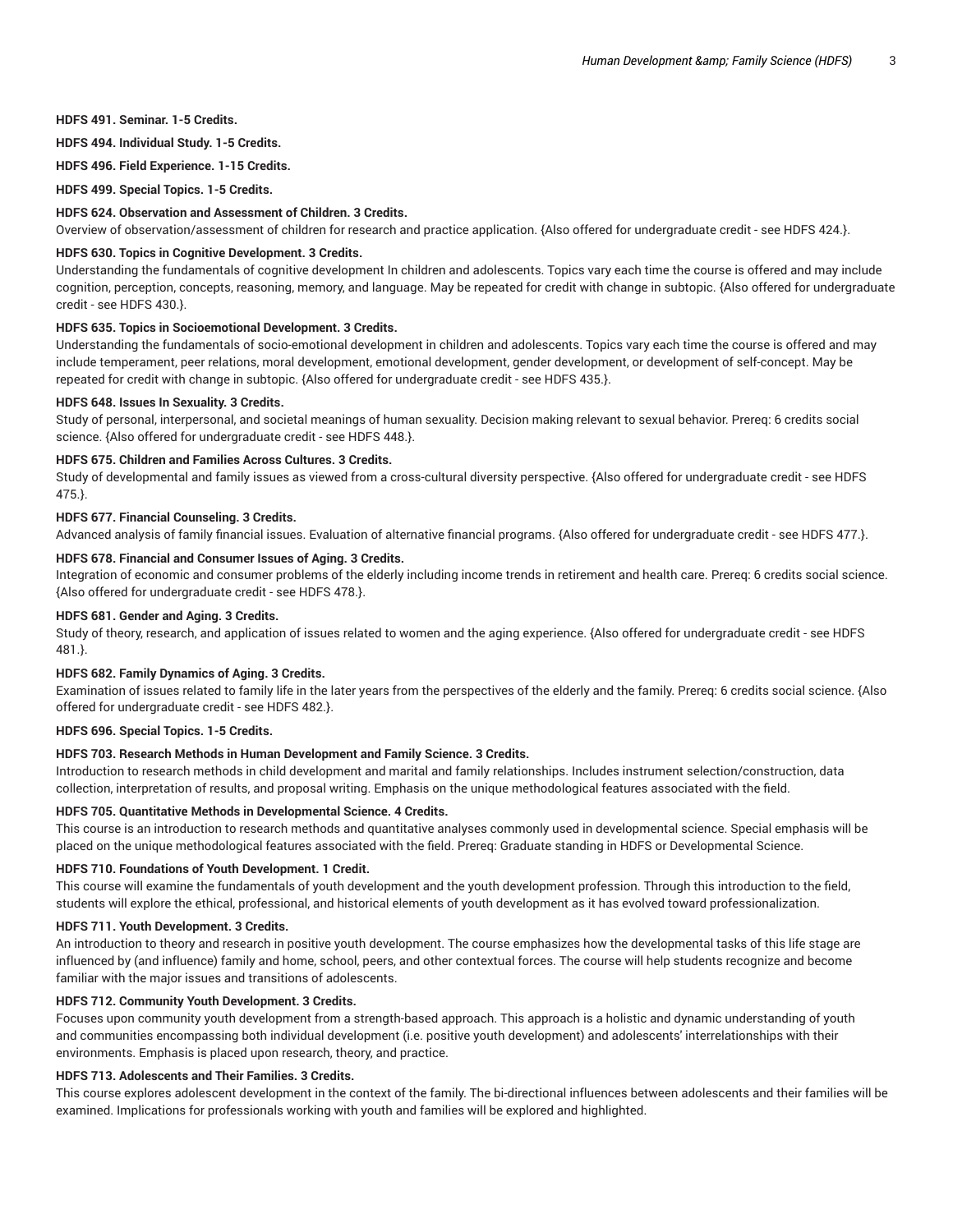# **HDFS 714. Contemporary Youth Issues. 3 Credits.**

This course presents issues faced by youth today and associated risk and resiliency factors. A different topic is presented each year. Past topics have included Youth Violence, Youth and Appearance, and Volunteerism. The course may be taken more than once, as long as the topic areas are different each time.

## **HDFS 715. Youth in Cultural Contexts. 3 Credits.**

This course will examine the cultural contexts that affect youth from within and outside the family. Students will be encouraged to think critically about society and culture, gain further knowledge of how ethnic groups fit historically into society, and examine how history has shaped the current cultural climate of the U.S.

# **HDFS 716. Youth Professionals as Consumers of Research. 3 Credits.**

Students will learn the basics of quantitative and qualitative research approaches that will enable them to understand, evaluate, and critique research articles. Students will be able to judge the validity and usefulness of research articles in order to guide their educational or therapeutic interventions or public policy decisions.

#### **HDFS 717. Program Design, Implementation and Evaluation. 3 Credits.**

Focuses on hands-on tools for conducting strategic planning, designing program logic model, and evaluating the performance of programs for youth and families. Students will develop knowledge through participating in a community-based project involving the practical application of program design and evaluation methods.

#### **HDFS 718. Administration and Program Management. 3 Credits.**

This course introduces students to the development, administration and management of youth-serving organizations.

## **HDFS 719. Youth Policy. 3 Credits.**

This course examines federal and state policies that impact the developmental opportunities for youth. A guiding question that will be used to evaluate these existing (and prospective) policies is whether they contribute to, or act as barriers to desired developmental outcomes.

#### **HDFS 720. Basic Grant Development and Management. 1 Credit.**

This course introduces students to the grant development and management process. Restricted to HDFS MS or PhD program students only.

#### **HDFS 721. Adult Development and Aging. 3 Credits.**

Study of development during adulthood and later life. Emphasis on perceptual-motor and cognitive functioning, personality, adjustment, social, familial, and cultural aspects of adulthood.

#### **HDFS 722. Methods and Theories in Gerontology. 3 Credits.**

Study of theories and methods (quantitative and qualitative) in Gerontology.

#### **HDFS 723. Perspectives in Gerontology. 3 Credits.**

Examination of current research, theories and controversies within the field of gerontology.

#### **HDFS 729. Professional Seminar in Gerontology. 3 Credits.**

Integrative experience for gerontology students; designed to be taken near the end of the degree program.

# **HDFS 740. Theories & Research in Family Financial Planning I. 3 Credits.**

Introduction to the social science of family financial planning: Theories of family functioning, microeconomic theory related to family resource allocation decisions, the family as an economic unit, and interaction of the family and the economy.

# **HDFS 741. Theories & Research in Family Financial Planning II. 3 Credits.**

Macroeconomic theory as it relates to family resource allocation decisions, theories of household behavior, lifecycle hypothesis, behavioral economics, behavioral finance, theories of behavioral change, and psychological theories of family well-being. Focus on empirical research investigating household financial decision-making. Prereq: HDFS 740.

#### **HDFS 750. Culture and Aging: Global and Multicultural Perspectives. 3 Credits.**

Using a cross-cultural perspective, this course explores the developmental processes of aging in various social and cultural contexts, both within the U.S. and across the globe. Focus will be specifically on how culture influences the processes and experience of aging as well as well-being during latelife.

#### **HDFS 755. Advanced Lifespan Development. 3 Credits.**

Advanced study of current theory and research on physical, cognitive, social, and emotional development across the lifespan.

# **HDFS 760. Aging Policy. 3 Credits.**

Formation, implementation and impact of policies that affect the well-being of the elderly in the United States.

#### **HDFS 761. Applications in Gerontology. 3 Credits.**

Study of the applications of gerontology research and theory. The course will provide an overview of programs, methods and evaluations of services for older adults.

#### **HDFS 762. Retirement Planning, Employee Benefits and the Family. 3 Credits.**

Critical examination of micro and macro considerations in retirement planning for individuals and families.

# **HDFS 763. Personal Income Taxation. 3 Credits.**

Study of principles and concepts of personal income tax planning as they relate to families.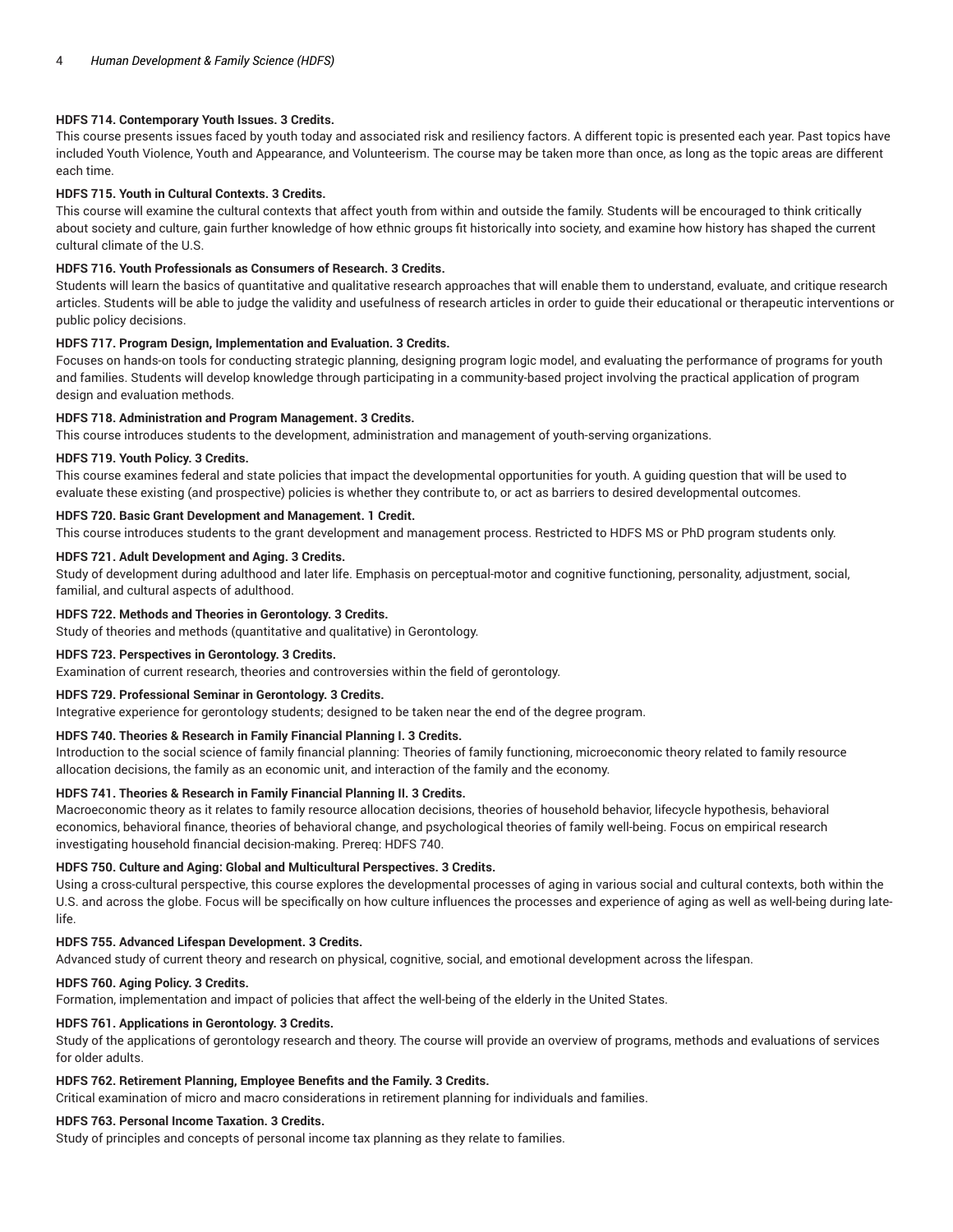#### **HDFS 764. Family Economics. 3 Credits.**

Overview of basic concepts and theories in family economics with emphasis on the economics situation of families in the United States.

# **HDFS 765. Insurance Planning for Families. 3 Credits.**

An in-depth study of risk management concepts, tools, and strategies for individuals and families.

#### **HDFS 766. Estate Planning for Families. 3 Credits.**

Study of principles and concepts of estate planning as they relate to families.

# **HDFS 767. Professional Practices in Family Financial Planning. 3 Credits.**

Study of strategies and methods for managing private family financial planning practices including ethics, compensation, client-centered marketing and practice management.

#### **HDFS 768. Housing/Real Estate. 3 Credits.**

Overview of the role of housing and real estate in the family financial planning process including taxation, law, mortgages, ethics and financial calculations.

#### **HDFS 769. Financial Planning Case Studies. 3 Credits.**

Examines professional issues in family financial planning including ethics, regulation on certification, communication, and professional responsibility. Emphasis on personal finance case studies and investment policy.

#### **HDFS 770. Fundamentals of Financial Planning. 3 Credits.**

Survey of personal/family financial planning including process, time value of money, cash management, credit, taxation, insurance, housing, investments, retirement, and estate planning.

#### **HDFS 771. Investing for the Family's Future. 3 Credits.**

Study of the concepts of time and risk value of money in evaluating investment markets.

# **HDFS 772. Military Personal Financial Readiness. 3 Credits.**

Preparation of Financial Counselors and Planners regarding the unique needs and resources of military service members and their families. Focus on mission readiness and overall financial well-being.

**HDFS 790. Graduate Seminar. 1-3 Credits.**

**HDFS 791. Temporary/Trial Topics. 1-5 Credits.**

**HDFS 793. Individual Study/Tutorial. 1-5 Credits.**

**HDFS 794. Practicum/Internship. 1-8 Credits.**

**HDFS 795. Field Experience. 1-15 Credits.**

**HDFS 796. Special Topics. 1-5 Credits.**

**HDFS 797. Master's Paper. 1-3 Credits.**

**HDFS 797S. Comprehensive Project. 1-6 Credits.**

**HDFS 798. Master's Thesis. 1-10 Credits.**

**HDFS 801. Graduate Orientation Seminar. 1 Credit.**

Introduction to graduate program, faculty, policies and procedures.

## **HDFS 802. Teaching Developmental Science. 3 Credits.**

Introduction to research and theory on college teaching, including course preparation, grading, and classroom management. Emphasis on acquiring skills related to teaching in developmental science.

## **HDFS 805. Professional Development in Developmental Science. 1 Credit.**

This course serves to facilitate professional development among graduate students in developmental science. Students will discuss methods for succeeding in graduate school, presenting and publishing research, and searching for jobs.

#### **HDFS 811. Developmental Concepts and Theories. 3 Credits.**

This course is an advanced study of the theories and concepts of development throughout the lifespan. Students will be introduced to relevant historical and current theoretical work on biological, cognitive, and socio-emotional human development. Using interdisciplinary lifespan perspectives, we will explore conceptualizations of developmental change and examine implications for research and applications.

#### **HDFS 812. Advanced Human Development: Birth Through Childhood. 3 Credits.**

Critical examination of current research and theories on child development. Emphasis on applying theoretical understanding and knowledge of the current empirical research base to current issues facing children and families.

# **HDFS 813. Social and Emotional Development Across the Lifespan. 3 Credits.**

This course is an advanced study of the concepts and research of social and emotional development throughout the lifespan. Students will critically evaluate historical, recent, and current empirical research on social and emotional development in the field of developmental science, and explore applications across the lifespan.